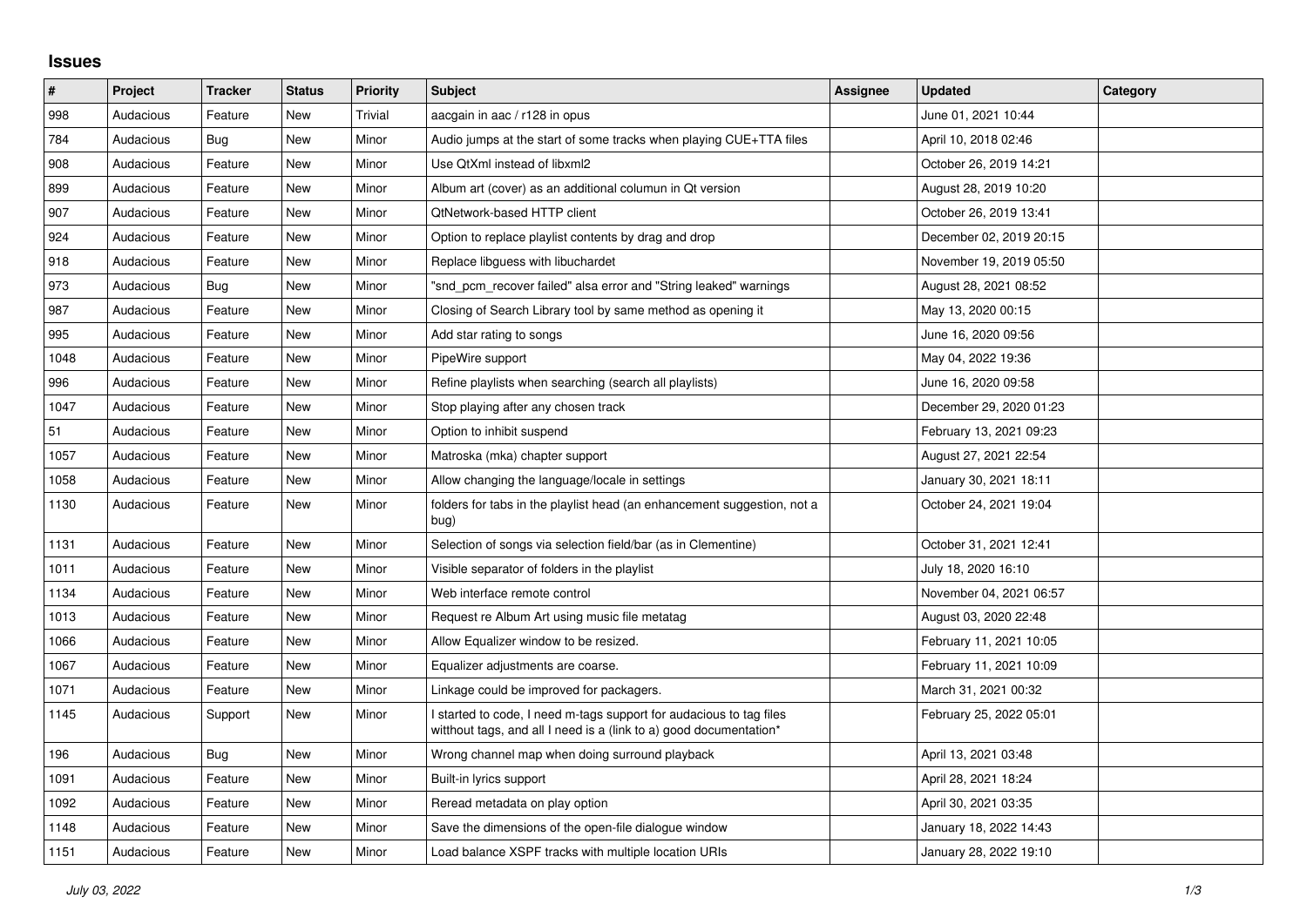| $\vert$ # | Project   | <b>Tracker</b> | <b>Status</b> | <b>Priority</b> | <b>Subject</b>                                                                                      | <b>Assignee</b> | <b>Updated</b>           | Category            |
|-----------|-----------|----------------|---------------|-----------------|-----------------------------------------------------------------------------------------------------|-----------------|--------------------------|---------------------|
| 1093      | Audacious | Feature        | New           | Minor           | Make the Song Dialog (Qt) window wider by default                                                   |                 | May 17, 2021 15:36       |                     |
| 1095      | Audacious | Feature        | <b>New</b>    | Minor           | Ctrl + $Z$ / R to undo / redo changes to playlist                                                   |                 | May 07, 2021 18:42       |                     |
| 1096      | Audacious | Feature        | New           | Minor           | Calculate and show selection stats in the status bar                                                |                 | May 10, 2021 03:06       |                     |
| 1097      | Audacious | Feature        | New           | Minor           | Replace the volume button with a horizontal scale                                                   |                 | May 17, 2021 00:21       |                     |
| 1099      | Audacious | Feature        | <b>New</b>    | Minor           | Per-track ReplayGain shouldn't be enabled by default                                                |                 | May 09, 2021 13:41       |                     |
| 873       | Audacious | Feature        | New           | Minor           | Optionally make "previous track" restart current track                                              |                 | June 08, 2021 22:55      |                     |
| 1154      | Audacious | Support        | <b>New</b>    | Minor           | Playlist column Headers                                                                             |                 | March 06, 2022 16:06     |                     |
| 1160      | Audacious | Feature        | New           | Minor           | Ogg Opus support for streams                                                                        |                 | March 11, 2022 18:09     |                     |
| 1164      | Audacious | Support        | New           | Minor           | Wheel mouse on tray icon do not change volume / context windows do<br>not appear (with cover)       |                 | March 19, 2022 13:17     |                     |
| 1170      | Audacious | Feature        | New           | Minor           | Playback mode button                                                                                |                 | April 22, 2022 16:01     |                     |
| 500       | Audacious | Feature        | New           | Minor           | fullscreen album art                                                                                |                 | April 08, 2020 19:17     |                     |
| 1116      | Audacious | Feature        | New           | Minor           | feature request: miniview mode with QT or GTK interace                                              |                 | February 08, 2022 06:53  |                     |
| 1119      | Audacious | Feature        | New           | Minor           | ADD ability to silence internet radio timeout Error dialog popup                                    |                 | July 31, 2021 18:36      |                     |
| 864       | Audacious | Feature        | New           | Minor           | Drag/drop songs into playlists displayed in the Playlist Manager                                    |                 | October 29, 2019 02:14   |                     |
| 955       | Audacious | Feature        | New           | Minor           | Enqueue option                                                                                      |                 | April 09, 2020 03:54     |                     |
| 956       | Audacious | Feature        | New           | Minor           | Stream to chromecast                                                                                |                 | January 11, 2021 01:19   |                     |
| 870       | Audacious | Feature        | New           | Minor           | View > Show Playlist and View > Show Playback Controls                                              |                 | November 15, 2021 22:48  |                     |
| 883       | Audacious | Feature        | New           | Minor           | Consider adding USF plugin                                                                          |                 | April 07, 2021 01:00     |                     |
| 1121      | Audacious | Feature        | New           | Minor           | Allow for easy searching through music for data with diacritics                                     |                 | August 05, 2021 08:06    |                     |
| 882       | Audacious | Feature        | New           | Minor           | Consider adding vgmstream plugin                                                                    |                 | April 07, 2021 00:47     |                     |
| 889       | Audacious | Feature        | New           | Minor           | Crossfade settings: is it possible to increase the upper limit?                                     |                 | May 18, 2019 20:49       |                     |
| 760       | Audacious | <b>Bug</b>     | <b>New</b>    | Major           | Credits for some pre-Transifex translators are missing                                              |                 | December 13, 2017 14:19  |                     |
| 1161      | Audacious | Support        | New           | Major           | Wrong language                                                                                      |                 | March 16, 2022 17:46     |                     |
| 859       | Audacious | Bug            | New           | Minor           | wsz skins cannot be used on Windows                                                                 |                 | January 01, 2020 02:48   | win32               |
| 1101      | Audacious | Feature        | New           | Major           | Please add media shortcut keys for Windows 10                                                       |                 | December 03, 2021 16:31  | win32               |
| 975       | Audacious | <b>Bug</b>     | New           | Minor           | Segfault/leak on exit with streamtuner enabled                                                      | Ariadne Conill  | May 01, 2020 00:17       | plugins/streamtuner |
| 969       | Audacious | Feature        | <b>New</b>    | Minor           | streamtuner plugin: Please add column-sortability, or at least sort<br>alphabetically by 1st column |                 | June 16, 2020 09:54      | plugins/streamtuner |
| 1088      | Audacious | Feature        | New           | Minor           | plugin: status icon: ADD option to select tray mouse Middle Click action                            |                 | April 11, 2021 12:05     | plugins/statusicon  |
| 943       | Audacious | Feature        | New           | Minor           | Being able to add several folders to the library, and arrange that<br>Audacious recognizes symlinks |                 | March 23, 2020 15:41     | plugins/search tool |
| 1106      | Audacious | <b>Bug</b>     | New           | Minor           | Could not communicate with last.fm: Error in the HTTP2 framing layer.                               |                 | June 15, 2021 21:30      | plugins/scrobbler2  |
| 429       | Audacious | Feature        | New           | Minor           | Please enable scrobbling to libre.fm in Scrobbler 2.0                                               |                 | September 02, 2019 10:35 | plugins/scrobbler2  |